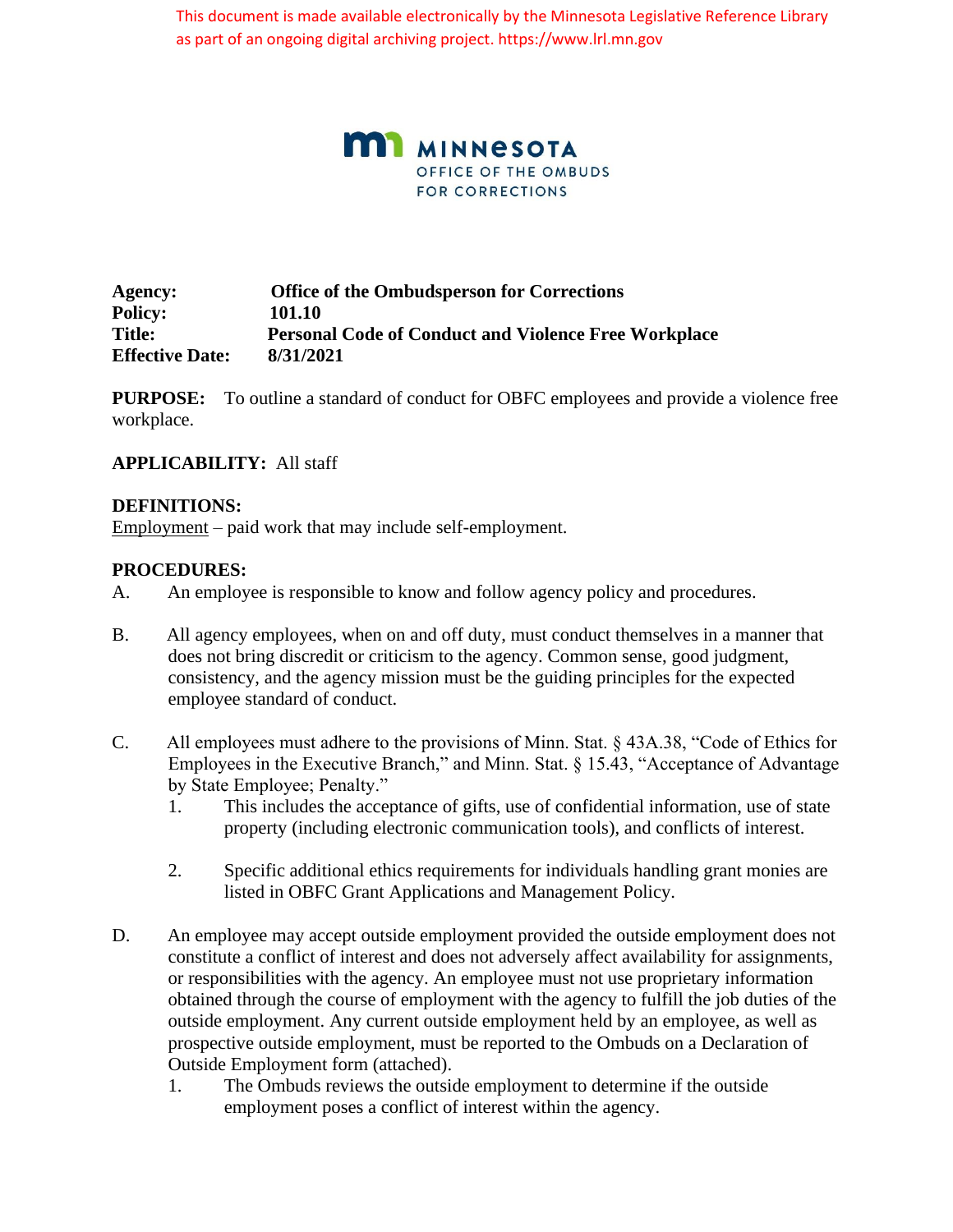- 2. A completed Declaration of Outside Employment form (approved or denied) must be filed in the employee's personnel file.
- 3. Payment/time off
	- a) An employee teaching in a community college or state university must also comply with the following:
		- (1) No employee may receive additional compensation for teaching if the agency has paid the university or college for presenting the course;
		- (2) Any person whose salary is set by Minn. Stat. § 15A.0815 is not eligible for compensation for such teaching; and
		- (3) Any alterations from the normal work schedule resulting from teaching commitments must be approved in advance by the Ombuds. The approval must be renewed each time there is an alteration of the normal work schedule. This may be each quarter or semester.
	- b) Time off to complete some portion of an otherwise non-conflicting outside employment must be taken as approved compensatory time off, regular vacation leave, or leave without pay. However, a state employee cannot be on paid leave and receive payment for hours worked for the same time period from another state agency. Therefore, time off to complete some portion of outside employment with any other state agency must be taken as leave without pay.
- E. The agency prohibits an employee from participating in the administration and/or operation of outside community programs and organizations that are funded by agency monies or by grants administered by the agency.

## F. Volunteer activity

An employee who performs volunteer services for an outside community program or organization that is funded by agency monies or by grants administered by the agency must notify the Ombuds who must determine whether a conflict of interest or the appearance of a conflict of interest exists through the following process:

- 1. The employee provides the Ombuds with information regarding the actual or intended affiliation with the program or organization. The following information must be provided:
	- a) The organization's name, address and purpose;
	- b) The contact person within the organization; and
	- c) The extent of the employee's affiliation, including the title or office held, types of duties to be performed, and extent of any authority granted to the employee as part of the employee's affiliation.
- 2. The Ombuds checks with financial services to determine the funding of the organization or program by the agency.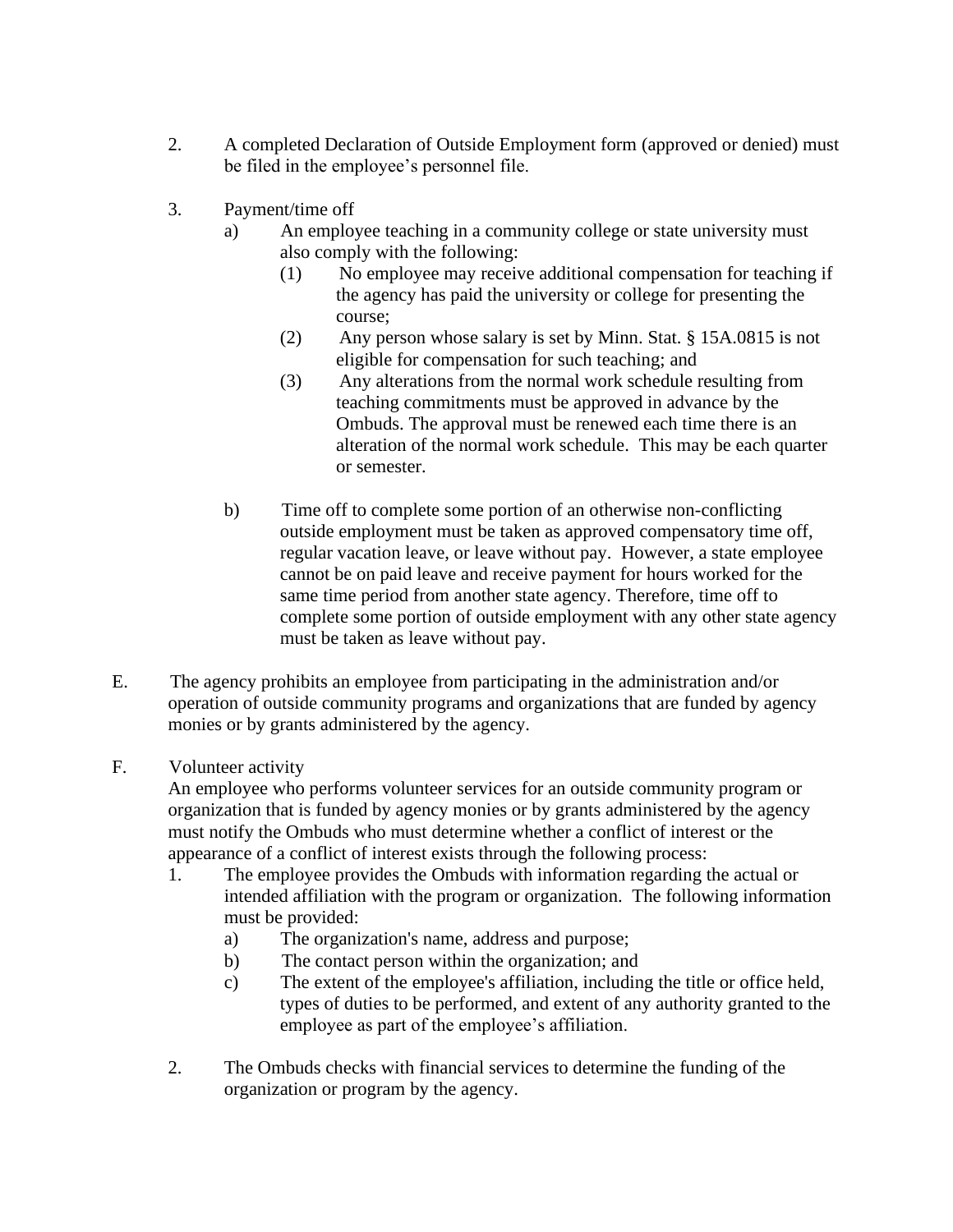- 3. If the supervisor determines that the employee is participating in the administration and/or operation of a program/organization funded by the agency, the Ombuds provides written notification to the employee that a conflict of interest, or the appearance of a conflict of interest, exists.
- 4. A copy of the employee's written notification and the Ombuds determination must be filed in the employee's personnel file.
- G. An employee must immediately inform the Ombuds if, while employed at an outside employer, the employee:
	- 1. Engaged in sexual abuse in a prison, jail lockup, community confinement facility, juvenile facility, or other institution (as defined in 42 U.S.C. 1997); or
	- 2. Was accused of, or participated in, sexual harassment.
- H. An employee must not directly supervise, hire, evaluate or discipline anyone with whom the employee is related by blood, marriage, adoption, or anyone with whom the employee has an intimate/romantic relationship. An intimate/romantic relationship includes dating, sexual activity, or a continual relationship of an intimate, emotional nature.
- I. An employee must not falsify documents, engage in theft or misuse of state property, or misrepresent facts or information relevant to agency/state operations.
- J. An employee, when ordered, must cooperate and provide full disclosure in any agency investigations involving employee misconduct.
- K. An employee must not gamble on agency premises or on state time.
- L. An employee is expected to treat fellow employees, incarcerated persons, and the public with respect and courtesy. An employee must not exhibit behavior that demonstrates prejudice or that holds any person, group, or organization up to ridicule or contempt.
	- 1. All communication must be respectful, professional, and dignified;
	- 2. Discrimination, harassment, and staff sexual misconduct are prohibited by state and agency policy.; and
	- 3. General harassment is not tolerated and is prohibited by state and agency policy.
- M. An employee must avoid associations or dealings with persons known to be currently involved in criminal activities.
- N. An employee must comply with all laws of the United States and of any state and local jurisdiction.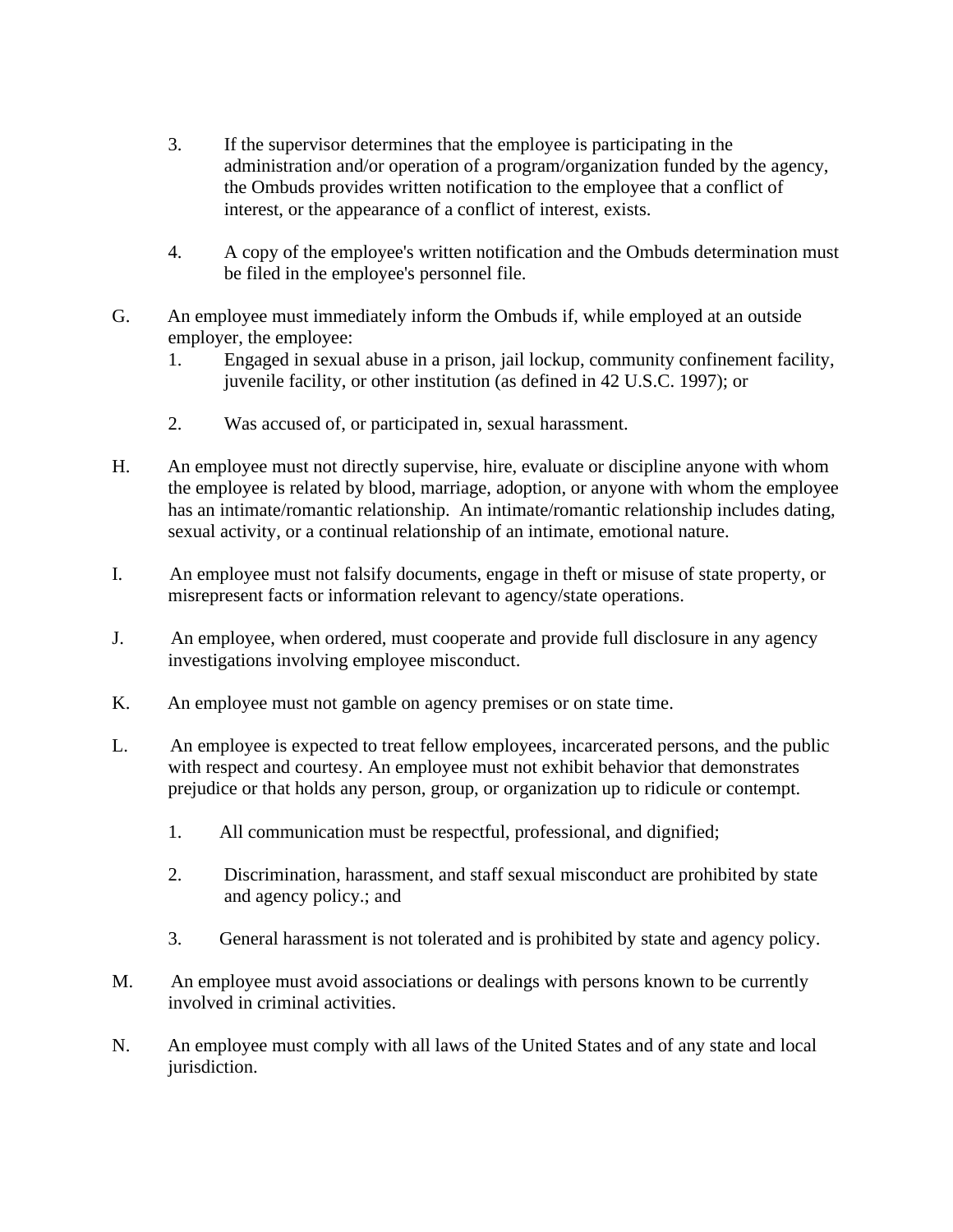O. Workplace violence is strictly prohibited. The agency does not tolerate any form of violence including intimidation, threats of violence (physical or verbal), or violent acts in the workplace. The agency promotes, establishes, and maintains a work environment that is free of violence.

All violence is investigated and corrective action is promptly administered, when warranted.

- 1. Employees must immediately report to the Ombuds a threat or action, occurring in a work area under the control of the agency, in which someone (e.g.: employee, client, contractor, volunteer or visitor) seeks to intimidate, threatens to harm, or does harm to another person.
- 2. All staff and the Ombuds ensure the workplace is violence-free by observing and intervening in inappropriate employee behavior and by being available to discuss and act upon employee concerns.
- 3. Employees observing or experiencing workplace violence are expected, if possible, to deescalate the situation and to report workplace violence to a the Ombuds or human resources representative.
- 4. The Ombuds determines the level of response required which may include such examples as: intervention in the situation, separating employees, removing employees from the workplace, fitness for duty evaluation, or involving the state employee assistance program (EAP) or law enforcement.
- 5. The Ombuds must ensure incidents of workplace violence are investigated, when appropriate, and determine the appropriate action to be taken or discipline to be administered. Employees found to have engaged in workplace violence may receive disciplinary action up to and including discharge from employment.

## **INTERNAL CONTROLS:**

A. Violations are documented and retained as indicated in each procedural section or associated policy.

| <b>REFERENCES:</b> | Minn. Stat. §§ 15.86, 43A.38, 241.01, 15A.0815 and 15.43            |
|--------------------|---------------------------------------------------------------------|
|                    | Prison Rape Elimination Act (PREA), 28 C.F.R. §115 (2012)           |
|                    | Minnesota Management and Budget, Administrative Procedure 1.2,      |
|                    | "Harassment Prohibited"                                             |
|                    | MMB HR/LR Policy #1332, Acceptance of Discounts (pdf)               |
|                    | MMB HR/LR Policy and Procedure #1423, Appropriate Use of Electronic |
|                    | Communication and Technology (pdf)                                  |
|                    | MMB HR/LR Policy #1417, Code of Ethics (pdf)                        |
|                    | MMB HR/LR Policy and Procedure #1418, Drug and Alcohol Use by       |
|                    | State Employee (pdf)                                                |
|                    | <b>MMB HR/LR Policy #1444 Workplace Violence</b>                    |